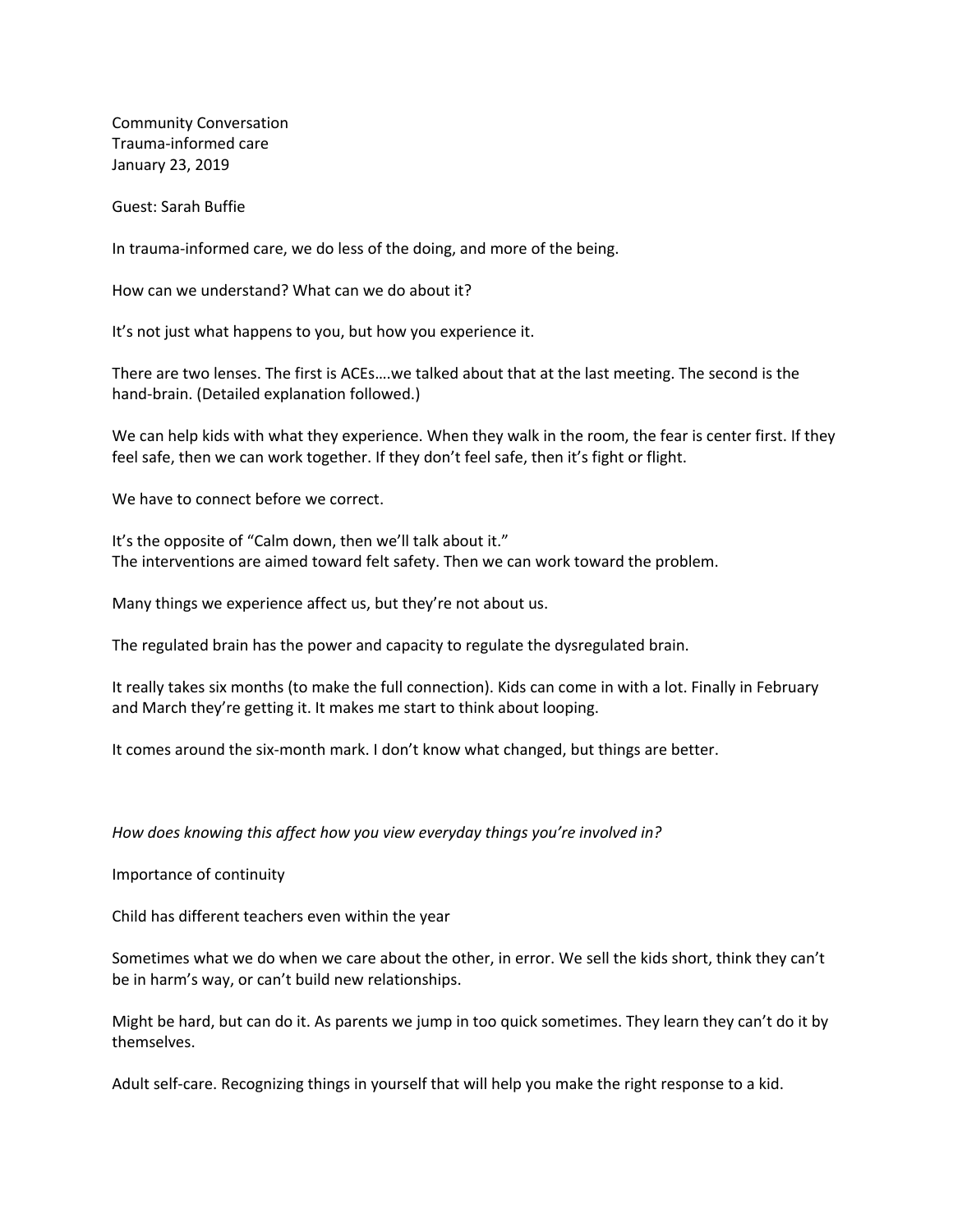I think we're going to get pushback. We've taught educators they have to have control. They have to have consequences. How do we unteach that? A kid just cussed me out. How do I get back control?

You're not saying there are no consequences. We're saying when you have felt safety then you can get back online.

It's not a new framework. What are small shifts in the moment to achieve felt safety? Then talk about consequences.

When we breathe from the abdominal region, it sends a rest and digest message to the brain.

If I can control you, I can control my life. It doesn't work

When a kid freaks out, you can react to that, or respond to that.

We teach belly breathing in the second grade. Pretend like you're smelling something you really enjoy.

When we're offline, asking and answering questions can be terrifying.

Reflect -- honor -- connect

It's a muscle we have to build

Need to reflect the emotion of what we're seeing. Usually we reflect the content. What is the emotion right above it?

Honor – honor what someone is doing in that moment

"You're feeling pretty upset. Thanks for letting me know how you're feeling. Let's find a safer way to communicate that."

What about protecting the rest of the class? There were a 100 moments before the chair-throwing moment. Practice when it's low risk

## HOW CAN I HELP YOU FEEL SAFE?

In a physical crisis – keep everyone safe. Then in reflection – what moments led to it?

*Where could this make a difference in student's lives?*

Would make teachers happier

Not fighting all the time

More satisfaction

"The Courage to Teach" book